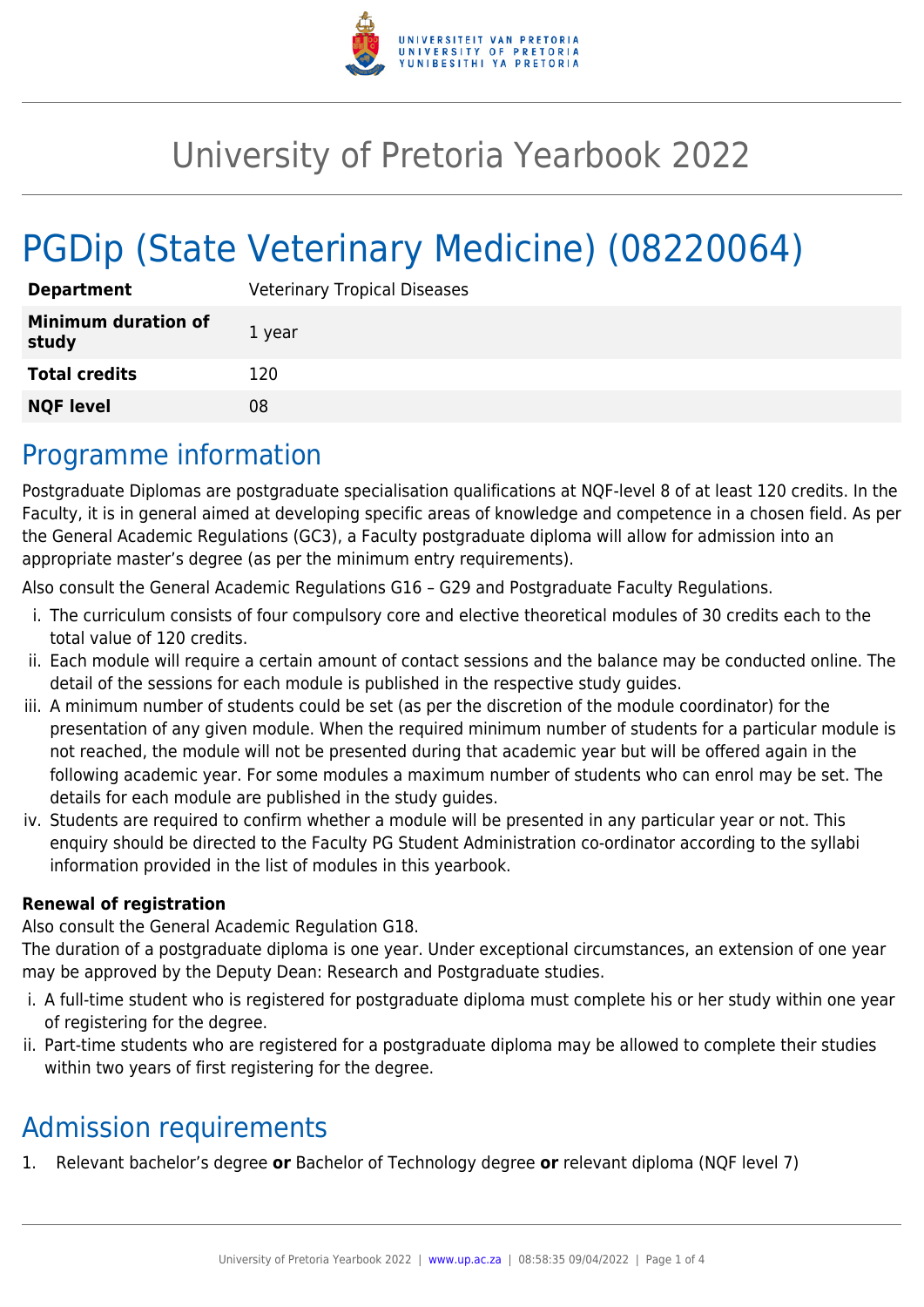

2. An admissions examination may be required

## Examinations and pass requirements

Also consult the General Academic Regulations G23 – G28.

- i. The postgraduate diploma is conferred on strength of the successful completion of tests/assignments and an examination on each of the four 30 credit coursework modules.
- ii. The Faculty do make provision for supplementary and special examinations as per General Academic Regulations G26.4 and G26.5.
- iii. Every module will be evaluated through a variety of continuous assessment methods (i.e. formative assessments, assignments, summative tests, presentations and/or oral defences where applicable) (from which a year mark will be determined), as well as an examination. A year mark of at least 40% is required for admission to the examination. The year mark and examination mark will each contribute 50% to the final mark. A subminimum of 40% is required in the examination and a final mark of at least 50% to pass the module.
- iv. Detailed information and/or instructions regarding requirements for year or examination assessment methods and marks are published in the relevant study guides. The calculation of marks may differ from module to module. This information is available in the study guides and students are responsible for familiarising themselves with the way in which marks are calculated in a specific module.
- v. No automatic adjustment of final individual marks from 38% and 39% to 40%, or from 48% and 49% to 50%, or from 73% and 74% to 75%, for the purposes of obtaining access to a supplementary examination, or a pass mark, or a distinction may occur.
- vi. A student passes a module with distinction if he or she obtains a final mark of at least 75%.
- vii. A student may only enrol for a module for a second time when the Student Administration of the Faculty receives a written motivation that is supported by the relevant head of department and subsequently approved by the Deputy Dean: Research and Postgraduate Studies..

#### **Compliance with degree requirements and degree privileges**

Also consult the General Academic Regulation G29.

- i. A postgraduate diploma qualification will be conferred on a student only if the student has complied with all the requirements for the particular qualification and has reached the level of competence prescribed for each module that is required for the qualification.
- ii. No one is entitled to any privileges pertaining to a postgraduate diploma before the qualification has been conferred on him or her at a graduation ceremony. (In respect of professional registrations, faculties may issue confirmation letters to the relevant professional bodies prior to the graduation ceremonies.)

## Pass with distinction

A postgraduate diploma is awarded with distinction if a student meets the following requirements:

- a. Obtained a weighted average of at least 75% (not rounded), based on the minimum number of modules prescribed for the qualification in question; and
- b. Completed the qualification in the minimum period (i.e. one year for a full-time student and two years for a part-time student) (Also consult the General Academic Regulations G18.1), and
- c. Did not fail or repeat any module during an additional examination. The result of a discontinuation of a module(s) will not be considered when calculating a qualification with distinction.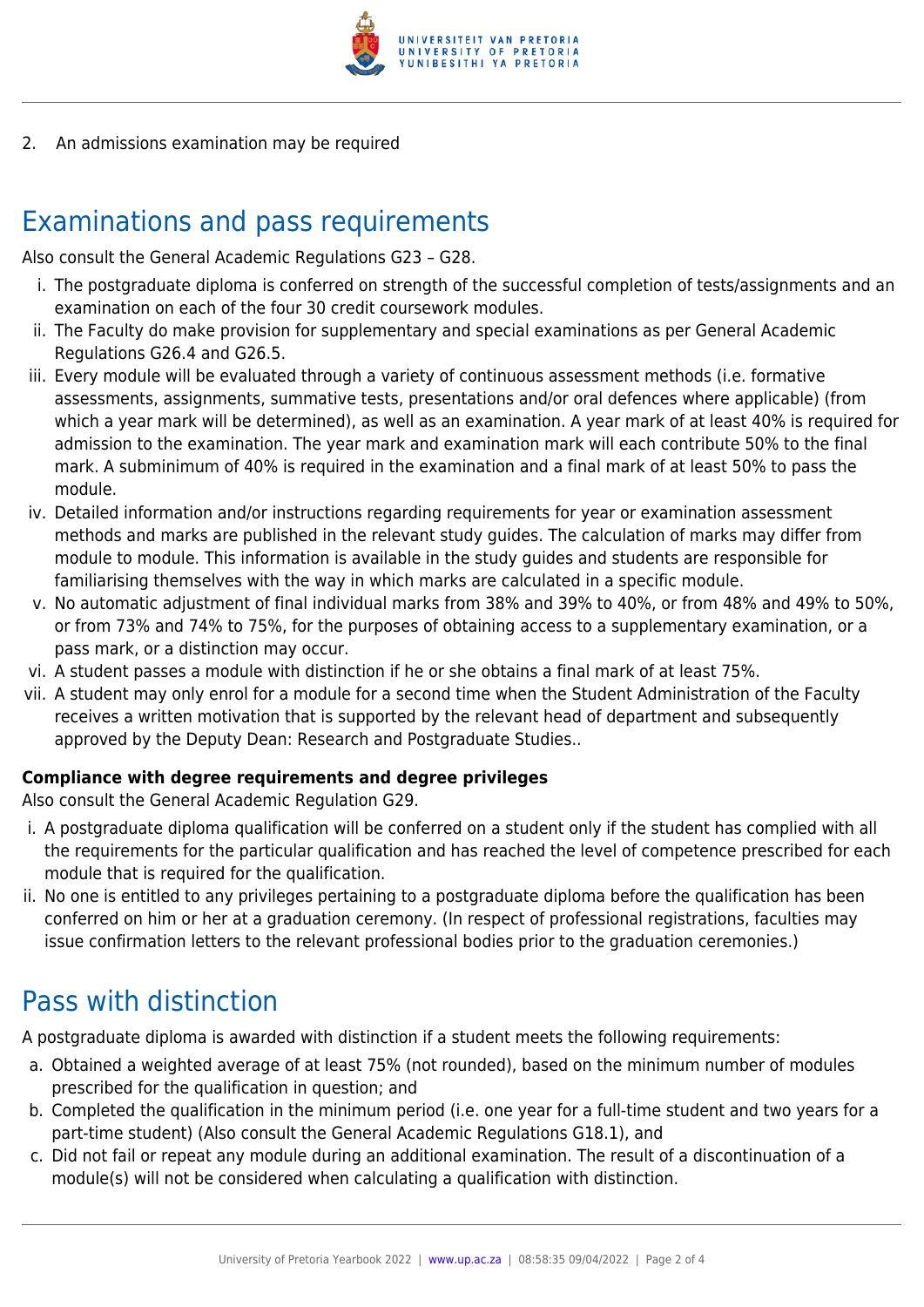

## Curriculum: Final year

#### **Minimum credits: 120**

### **Core modules**

[Controlled and notifiable diseases 701](https://www.up.ac.za/faculty-of-education/yearbooks/2022/modules/view/CND 701) (CND 701) - Credits: 30.00 [Veterinary legislation and policy 702](https://www.up.ac.za/faculty-of-education/yearbooks/2022/modules/view/VLP 702) (VLP 702) - Credits: 30.00

### **Elective modules**

[Clinical Anatomy 701](https://www.up.ac.za/faculty-of-education/yearbooks/2022/modules/view/ANG 701) (ANG 701) - Credits: 30.00 [Anaesthesiology 701](https://www.up.ac.za/faculty-of-education/yearbooks/2022/modules/view/ANV 701) (ANV 701) - Credits: 30.00 [Small animal behaviour and welfare 702](https://www.up.ac.za/faculty-of-education/yearbooks/2022/modules/view/ANW 702) (ANW 702) - Credits: 30.00 [African wildlife disease management 701](https://www.up.ac.za/faculty-of-education/yearbooks/2022/modules/view/AWD 701) (AWD 701) - Credits: 30.00 [Clinical reproduction 701](https://www.up.ac.za/faculty-of-education/yearbooks/2022/modules/view/CLR 701) (CLR 701) - Credits: 30.00 [Controlled and notifiable diseases 701](https://www.up.ac.za/faculty-of-education/yearbooks/2022/modules/view/CND 701) (CND 701) - Credits: 30.00 [Non-radiological diagnostic imaging of dogs and cats 701](https://www.up.ac.za/faculty-of-education/yearbooks/2022/modules/view/DIM 701) (DIM 701) - Credits: 30.00 [Non-radiological diagnostic imaging of horses 702](https://www.up.ac.za/faculty-of-education/yearbooks/2022/modules/view/DIM 702) (DIM 702) - Credits: 30.00 [Non-radiological diagnostic imaging of ruminants 703](https://www.up.ac.za/faculty-of-education/yearbooks/2022/modules/view/DIM 703) (DIM 703) - Credits: 30.00 [Radiology: Dogs and cats 705](https://www.up.ac.za/faculty-of-education/yearbooks/2022/modules/view/DIM 705) (DIM 705) - Credits: 30.00 [Radiology: Horses 706](https://www.up.ac.za/faculty-of-education/yearbooks/2022/modules/view/DIM 706) (DIM 706) - Credits: 30.00 [Radiology: Ruminants 707](https://www.up.ac.za/faculty-of-education/yearbooks/2022/modules/view/DIM 707) (DIM 707) - Credits: 30.00 [Diagnostic pathology 701](https://www.up.ac.za/faculty-of-education/yearbooks/2022/modules/view/DPA 701) (DPA 701) - Credits: 30.00 [Veterinary epidemiology 701](https://www.up.ac.za/faculty-of-education/yearbooks/2022/modules/view/EPL 701) (EPL 701) - Credits: 30.00 [Clinical pharmacology 701](https://www.up.ac.za/faculty-of-education/yearbooks/2022/modules/view/FAK 701) (FAK 701) - Credits: 30.00 [Mechanisms of drug action 702](https://www.up.ac.za/faculty-of-education/yearbooks/2022/modules/view/FAK 702) (FAK 702) - Credits: 30.00 [Physiology 701](https://www.up.ac.za/faculty-of-education/yearbooks/2022/modules/view/FSL 701) (FSL 701) - Credits: 30.00 [Small animal clinical behaviour 710](https://www.up.ac.za/faculty-of-education/yearbooks/2022/modules/view/GEN 710) (GEN 710) - Credits: 30.00 [Herd and primary animal health 701](https://www.up.ac.za/faculty-of-education/yearbooks/2022/modules/view/HAH 701) (HAH 701) - Credits: 30.00 [Histology 701](https://www.up.ac.za/faculty-of-education/yearbooks/2022/modules/view/HTY 701) (HTY 701) - Credits: 30.00 [Clinical pathology 704](https://www.up.ac.za/faculty-of-education/yearbooks/2022/modules/view/KPA 704) (KPA 704) - Credits: 30.00 [Clinical pathology 705](https://www.up.ac.za/faculty-of-education/yearbooks/2022/modules/view/KPA 705) (KPA 705) - Credits: 30.00 [Laboratory animal science 702](https://www.up.ac.za/faculty-of-education/yearbooks/2022/modules/view/LAS 702) (LAS 702) - Credits: 30.00 [Laboratory diagnostics procedures 703](https://www.up.ac.za/faculty-of-education/yearbooks/2022/modules/view/LAS 703) (LAS 703) - Credits: 30.00 [Research ethics for laboratory animal science 704](https://www.up.ac.za/faculty-of-education/yearbooks/2022/modules/view/LAS 704) (LAS 704) - Credits: 30.00 [Necropsy technique and interpretation 701](https://www.up.ac.za/faculty-of-education/yearbooks/2022/modules/view/NTI 701) (NTI 701) - Credits: 30.00 [Ophthalmology 701](https://www.up.ac.za/faculty-of-education/yearbooks/2022/modules/view/OFM 701) (OFM 701) - Credits: 30.00 [Production animal management 701](https://www.up.ac.za/faculty-of-education/yearbooks/2022/modules/view/PAM 701) (PAM 701) - Credits: 30.00 [Mechanisms of disease 711](https://www.up.ac.za/faculty-of-education/yearbooks/2022/modules/view/PAT 711) (PAT 711) - Credits: 30.00 [Poultry health and nutrition 701](https://www.up.ac.za/faculty-of-education/yearbooks/2022/modules/view/PVT 701) (PVT 701) - Credits: 30.00 [Reproductive biology 701](https://www.up.ac.za/faculty-of-education/yearbooks/2022/modules/view/RPT 701) (RPT 701) - Credits: 30.00 [Reproductive physiology of animals 702](https://www.up.ac.za/faculty-of-education/yearbooks/2022/modules/view/RPT 702) (RPT 702) - Credits: 30.00 [Ruminant health and medicine 701](https://www.up.ac.za/faculty-of-education/yearbooks/2022/modules/view/RUM 701) (RUM 701) - Credits: 30.00 [Organic and inorganic toxicology 705](https://www.up.ac.za/faculty-of-education/yearbooks/2022/modules/view/TOK 705) (TOK 705) - Credits: 30.00 [Basic veterinary toxicology 706](https://www.up.ac.za/faculty-of-education/yearbooks/2022/modules/view/TOK 706) (TOK 706) - Credits: 30.00 [Porcine health, production and nutrition 701](https://www.up.ac.za/faculty-of-education/yearbooks/2022/modules/view/VKH 701) (VKH 701) - Credits: 30.00 [Veterinary principles of auditing 701](https://www.up.ac.za/faculty-of-education/yearbooks/2022/modules/view/VLP 701) (VLP 701) - Credits: 30.00 [Veterinary risk assessment 703](https://www.up.ac.za/faculty-of-education/yearbooks/2022/modules/view/VLP 703) (VLP 703) - Credits: 30.00